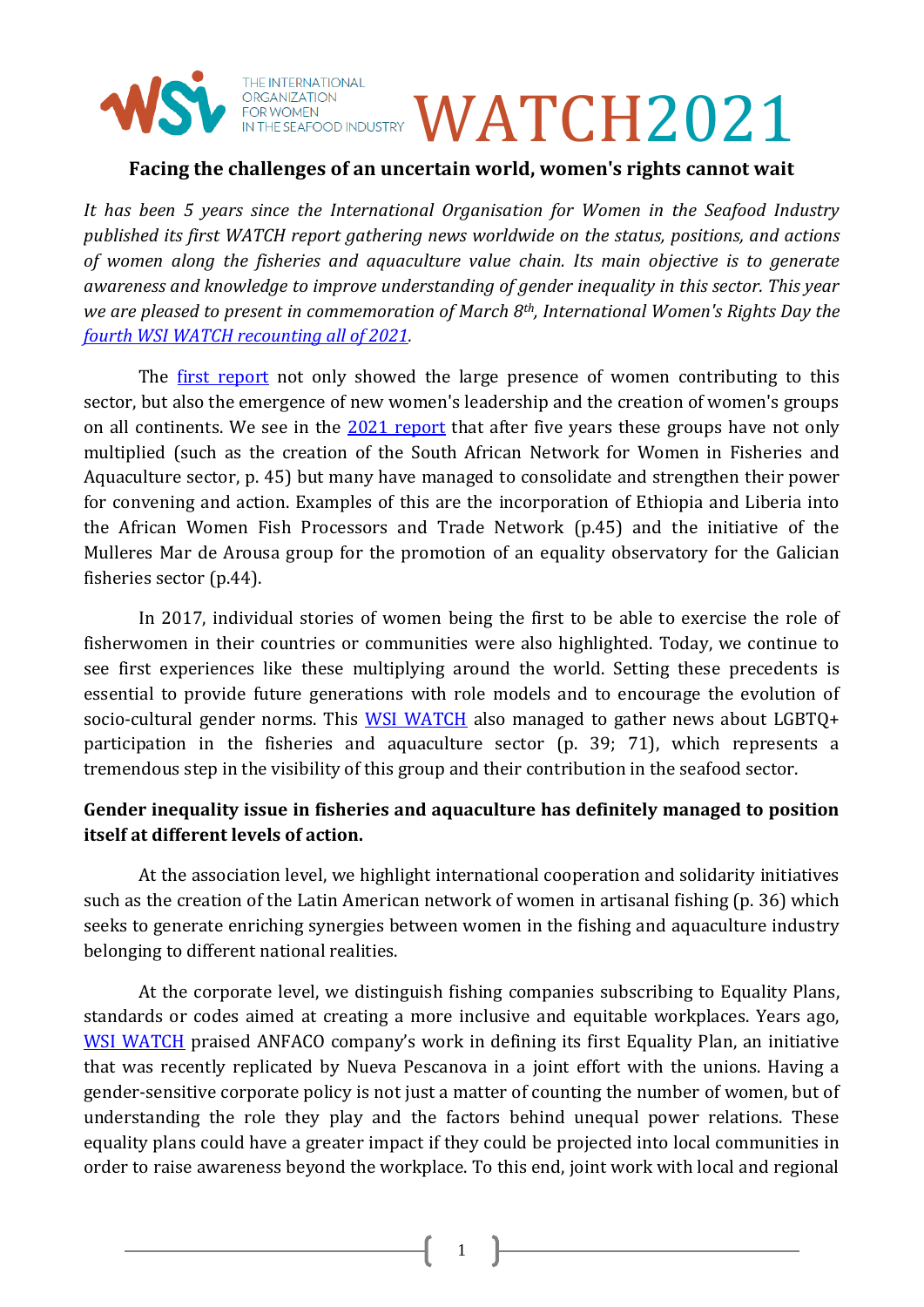

## FOR WOMEN **EXPROPENDUSTRY WATCH2021**

governments should be generated. Companies are important players in the communities and should be involved - within their CSR policies - in building a life free of violence, ensuring equal opportunities, and promoting equality between men and women.

Finally, at the governmental level, we note that Costa Rica is making efforts to incorporate into its national legislation the guidelines for sustainable, equitable and socially responsible artisanal fishing (FAO SSF Guidelines), to be soon imitated by Ecuador (p.30) and Peru. Chile, for its part, made progress in the legislation of a gender equality policy for artisanal fisheries (p.30). Spain, which has positioned itself as a major reference in this topic, has already assessed the Gender Equality Plan in the Fisheries and Aquaculture sector for the period 2015- 2020, which is part of the strategic plan for equal opportunities of the Spanish government (p.43).

We wish to draw particular attention to three articles from [WSI WATCH 2021](https://womeninseafood.org/wp-content/uploads/2022/03/watch-2021-en.pdf) that we consider are key to understand and learn about the situation of women and gender inequality.

1) *Recognizing [IIU](https://womeninseafood.org/lets-acknowledge-invisible-ignored-and-unrecognised-iiu-women-in-the-seafood-industry/) women in the IUU problem*: the fishing industry has abundantly discussed the IUU problem, highlighting among its social dimensions the phenomena of human trafficking and slavery of men on boats. A Plan International report (p.12) shows the impacts of this phenomenon from a gender perspective, which makes the effects of this phenomenon on women and their families visible.

2) *Disguised sexism*: another interesting article refers to the creation of the Philippine women's group "Sea Angels" (p.15), who in their role as coast guards must prevent the entry of foreign ships into Philippine waters. This, which could be considered a progress as these women are incorporated into a new unusual space and occupation, contains characteristics of a sexist gender washing action. This program may not have any consistent impact on gender inequalities and further reinforces gender stereotypes by relying on the assumption that these women's skills such as conflict management or soft-speaking ability are "natural". Let us recall that the literature has shown that the essentialization of women's qualities has repercussions on their salary since their competencies are less recognized and therefore their role is economically less valued.

3) *Inequalities in developed countries:* finally, we are pleased for Norway's interest in understanding the reasons for the low participation of women in their fishing sector (p.20). The report concludes that increasing the proportion of women in the sector requires a change in the prevailing macho culture. This resonates with the conclusions of the [2018 WSI survey](https://womeninseafood.org/what-we-do/wsi-survey/) where we pointed to the vicious circle behind the reproduction of inequalities: it is not possible to deal with one isolated aspect to generate change; we should rather tackle different fronts at the same time. This report is important because Norway is one of the most advanced countries in terms of gender equality; proof of this is its concern to continue working on this issue by requesting this study. Secondly, it shows that this problem is a reality in northern countries and not only in southern countries as many white men from developed countries tend to think.